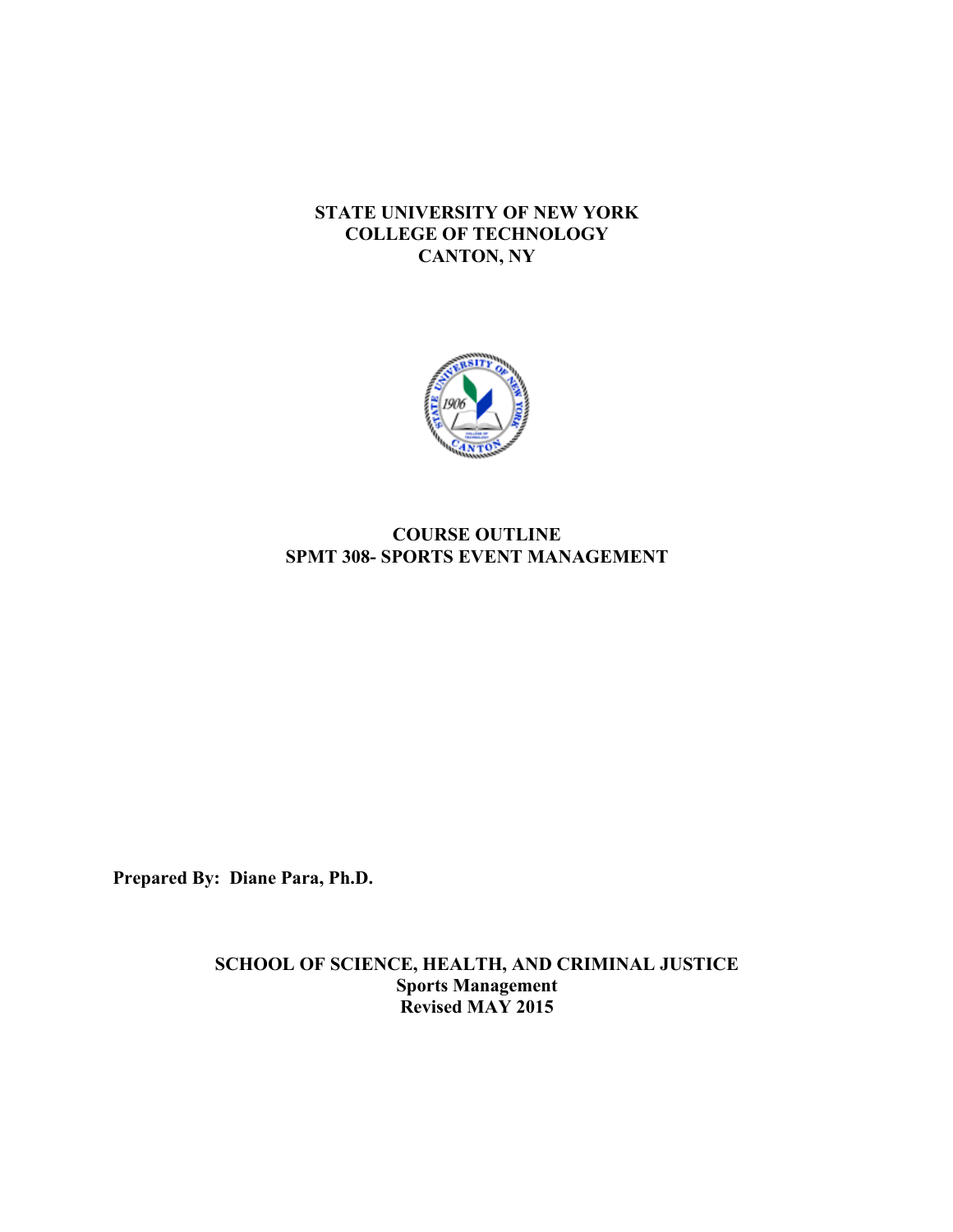## **SPMT 308 - SPORTS EVENT MANAGEMENT**

- **A. TITLE:** Sports Event Management
- **B. COURSE NUMBER:** SPMT 308
- **C. CREDIT HOURS:** 3
- **D. WRITING INTENSIVE COURSE:** N
- **E. COURSE LENGTH:** 15 weeks
- **F: SEMESTER(S) OFFERED:** Fall/Spring
- **G. HOURS OF LECTURE, LABORATORY, RECITATION, TUTORIAL, ACTIVITY:** Three lecture hours per week.
- **H. CATALOG DESCRIPTION:** This course will focus on the fundamentals of sports events management at multiple levels – recreational, college, and professional. Components will include program planning, organization, budgeting, marketing, risk management, safety and security, staffing, conducting the event, promotional activities, and other factors associated with successful management of sport events. Students will be responsible for the management of at least one sport/recreation event on campus.

#### **I. PRE-REQUISITIES/CO-COURSES:**

a.) Pre-requisites: Must be a SPMT major in junior standing or permission of instructor.

## **J. GOALS (STUDENT LEARNING OUTCOMES):**

#### **By the end of this course, the student will be able to:**

| <b>Course Objective</b>                                   | <b>Institutional SLO</b> |
|-----------------------------------------------------------|--------------------------|
| a. Understand the multiple stages and phases of the event | 2. Crit. Thinking        |
| planning and management process                           | 3. Prof. Competence      |
| b. Analyze the functional relationship between each       | 2. Crit. Thinking        |
| component involved in planning and conducting successful  | 3. Prof. Competence      |
| sport events                                              |                          |
| c. Explain the importance of risk management in planning  | 2. Crit. Thinking        |
| and conducting sports events and appraise risk            | 3. Prof. Competence      |
| management procedures/policies of various events          |                          |
| d. Plan, organize and execute all phases and components   | 1. Communication         |
| of a small scale sport/recreation event                   | 2. Crit. Thinking        |
|                                                           | 3. Prof. Competence      |
|                                                           | 4. Inter-intrapersonal   |
| e. Demonstrate effective interpersonal and                | 1. Communication         |
| communications skills and be able to effectively engage   | 2. Crit. Thinking        |
| and contribute as a group project member.                 | 3. Prof. Competence      |
|                                                           | 4. Inter-intrapersonal   |
| f.<br>Create professional quality event sponsorship       | 1. Communication         |
| presentation utilizing the critical components related to | 2. Crit. Thinking        |
| event sponsorships                                        | 3. Prof. Competence      |
|                                                           | 4. Inter-intrapersonal   |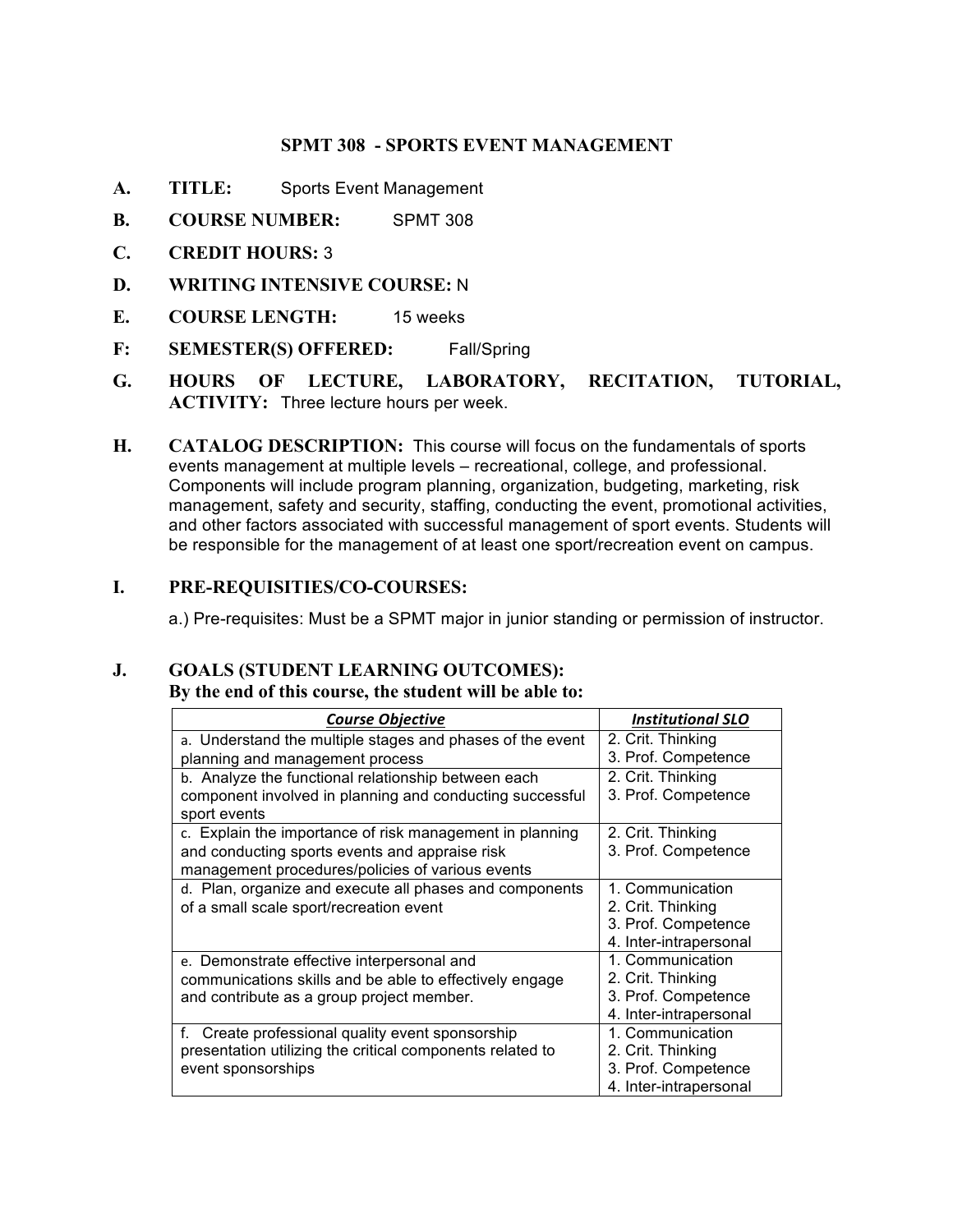## **K. TEXTS:**

 Greenwell, Danzey-Bussell, Shonk. (2002). *Managing Sport Events*. Champaign,

IL:Human Kinetics.

## **L. REFERENCES:**

 Lawrence, H. & Wells, M. (2009). *Event management blueprint: creating and managing successful sports events.* Dubuque, IA: Kendall Hunt

**M. EQUIPMENT:** Technology Enhanced Classroom

## **N. GRADING METHOD:** A-F

# **O. MEASUREMENT CRITERIA/METHODS:**

- • Event Portfolio Milestones
- • Quizzes
- Event critique paper
- Peer group evaluation

# **P. DETAILED COURSE OUTLINE:**

#### I. INTRODUCTION AND OVERVIEW

- a. Discussion of course expectations, objectives and outcomes
- b. Sports event management and other relevant coursework discussion
- c. Overview of class schedule, event schedule, and milestones
- d. Understanding the Sport Event Industry

## II. EVENT DEVELOPMENT

- a. Event conceptualization and research
- b. Importance of creating event mission and writing mission statement
- c. Understanding event goals and objectives
- d. Location implications

# *MILESTONE 1 COMPONENTS*

- Conduct event research
- • Brainstorm ideas and select event
- Create event name and logo
- Create mission statement for event and set goals
- • Create a preliminary Macro Action Plan identifying all critical event management components relating to selected event
- • Develop event structure/format/ rules/policies